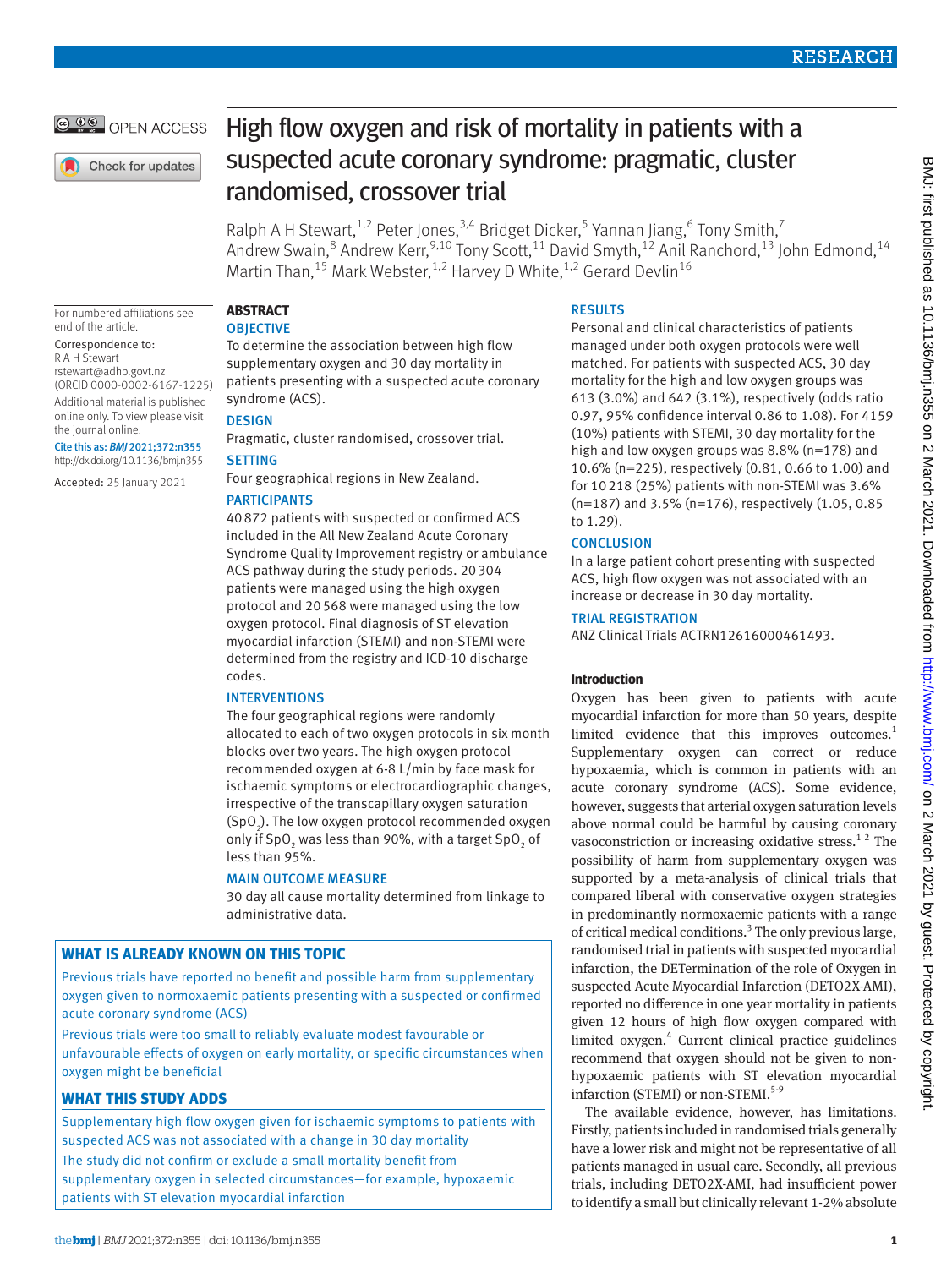difference in mortality with oxygen treatment. Thirdly, most patients included in previous trials had normal oxygen saturation levels. A benefit from oxygen might require the presence of hypoxaemia. The saturation threshold for starting oxygen and the target oxygen saturation level when oxygen is being administered, are uncertain. Fourthly, it is possible that the effects of oxygen depend on the diagnosis—for example, patients with an acute STEMI typically have prolonged and severe myocardial ischaemia and might show greater benefit than those with other conditions.

Recommendations for treating hypoxaemia would be better informed if evidence was clear on whether high flow oxygen is associated with harm, suggesting that high oxygen saturation (SpO<sub>2</sub>) needs to be avoided, or showed benefit from giving oxygen to correct modest reductions in  $SpO<sub>2</sub>$ . To determine whether and when oxygen might be indicated in patients with a suspected ACS we undertook a pragmatic, randomised comparison of high oxygen versus low oxygen delivery strategies as part of usual care in a large cohort of patients presenting to ambulances and acute cardiac care units thoughout New Zealand over two years.

#### **Methods**

The study population included all patients with a suspected ACS in two national registries during the defined study periods: the All New Zealand Acute Coronary Syndrome Quality Improvement (ANZACS-QI) registry, which includes about 98% of patients admitted to hospital in New Zealand with ACS who have coronary angiography with or without coronary revascularisation, $10^{-11}$  and the ambulance ACS pathway, which includes all patients with suspected ACS managed by the St John Ambulance service, which covers about 90% of the New Zealand population. For patients with multiple ACS assessments, we included only the first presentation during the study.

#### Oxygen protocols

The high oxygen protocol recommended that patients with ischaemic chest pain or dyspnoea and ischaemic electrocardiographic changes should receive oxygen with a flow of 6-8 L/min by face mask or 4 L/min by nasal cannula, irrespective of  $SpO<sub>2</sub>$ . The oxygen flow rate could be increased if needed to achieve an oxygen saturation of greater than 95%. It was recommended to continue oxygen in the ambulance until hospital admission, and in hospital until clinical evidence that myocardial ischaemia had resolved. In the low oxygen protocol, oxygen was recommended only for patients with ischaemic chest pain or dyspnoea with electrocardiographic changes if  $SpO<sub>2</sub>$  was less than 90%, with the flow rate adjusted to maintain  $SpO<sub>2</sub>$ between 90% and 94% (see supplementary appendix for full protocols). SpO<sub>2</sub> was routinely monitored using pulse oximeters.

The study aims and oxygen protocols were discussed with the doctors, nurses, and paramedics who care for patients with suspected or proven ACS across all geographical regions in New Zealand. Posters were displayed on walls, and reminder stickers on monitors in ambulances, emergency departments, acute cardiac care units, and cardiac catheterisation laboratories.

#### Cluster crossover design

This was a pragmatic, two arm, cluster randomised, crossover trial. At any one time the same oxygen protocol was used by all ambulances and hospitals across the pathway of care within each of the four New Zealand regions (northern, midlands, central, and southern). These geographical regions were chosen as the clusters because transfers between hospitals during an episode of ACS care occur within these regions. The independent study statistician used computer generated random numbers to allocate the four regions to the order of oxygen use, with two regions randomised to each oxygen protocol in each crossover period. The northern and southern regions started with the high oxygen protocol, and the midland and central regions started with the low oxygen protocol, for seven months from 11 July 2016 to 7 February 2017. The oxygen protocols were then switched for the next 12 months (8 February 2017 to 13 February 2018) and changed back to the original protocols for the last five months (14 February 2018 to 10 July 2018). The crossover dates were delayed from January to February to avoid the national summer holidays, which resulted in more patients being included in the first compared with the last study period. Thus each hospital and ambulance service used both the high and the low oxygen protocols for about one calendar year, and therefore during similar seasons. To minimise practical challenges related to changing protocols used as part of routine care, we limited the number of crossovers to two. In this way, two rather than one crossover better accounted for possible temporal trends not related to the oxygen protocols. To ensure familiarisation, we introduced protocols one to three months before the start of the study. Clinicians and paramedics were informed less than five days before each protocol change to reduce the risk of early switching. The analysis plan prespecified that patients admitted during the first two weeks after each protocol crossover were to be excluded, because protocol adherence might have been less during this time.

## Clinical and personal characteristics of study population

New Zealand residents have a unique national health identifier number. For study participants, we linked the encrypted national health identifier to the matched encrypted national health identifier in New Zealand administrative data to determine all cause mortality up to 2 August 2019 with no known missing data. Demographic data and all hospital admissions with discharge diagnoses based on ICD-10 codes (international classification of diseases, 10th revision) obtained from the National Minimum Dataset included age, sex, ethnicity (New Zealand European, Māori, Pacific Islander, Asian, other), and socioeconomic status from the New Zealand deprivation index 2013.<sup>12</sup>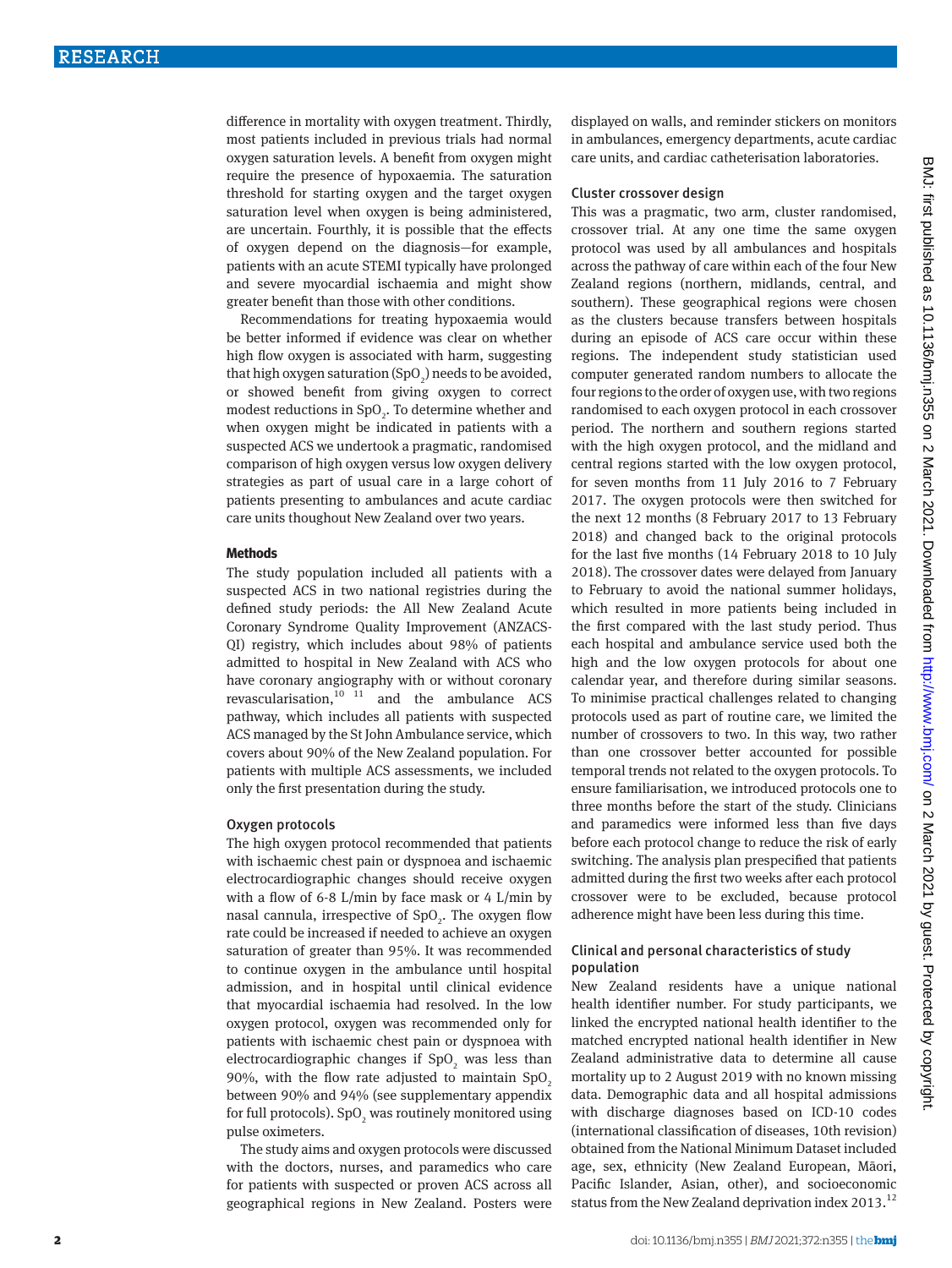Previous myocardial infarction, previous heart failure, and Charlson comorbidity index score, $^{13}$  excluding myocardial infarction and heart failure, were also determined from ICD-10 codes for the past five years. Current smoking status, diabetes, and Killip class for heart failure on admission were only available for patients in the ANZACS-QI registry.

Clinical staff recorded the discharge diagnosis for patients in the ANZACS-QI registry.<sup>10 11</sup> For patients managed using the ambulance ACS pathway, the incidence date was used to identify the relevant hospital admission in the national hospital admission records, and discharge diagnosis from ICD-10 codes used to identify the type of ACS. Patients with an unknown diagnosis did not have an ICD-10 discharge code. This group included patients discharged from hospital within three hours and those transferred to healthcare centres or hospitals that do not routinely care for patients with ACS.

#### Study end points

The primary outcome was all cause mortality 30 days after first presentation with suspected ACS. The prespecified subgroup analyses were 30 day mortality in patients with a final diagnosis of STEMI and non-STEMI. Secondary outcomes were one year all cause mortality, and length of hospital stay for patients discharged alive at the index admission. The 30 day cause specific mortality was assessed for those patients admitted by November 2017, because of data availability at the end of the study.

#### Audit of protocol adherence

A research nurse completed the audit form for 779 of 870 (89.5%) patients in the ANZACS-QI registry with ACS admitted on 28 randomly allocated days throughout the study (about one day each month). This form recorded whether oxygen was used, the presence of ischaemic symptoms or dynamic electrocardiographic changes,  $SpO<sub>2</sub>$  before starting and when receiving oxygen, and contraindications to oxygen use in each of four locations: ambulance, emergency department, cardiac cathetisation laboratory, and acute cardiac care unit. The duration of oxygen use was not recorded.

For most participants from the ambulance ACS pathway, oxygen usage, the first  $SpO_{2}$  measured after arrival by ambulance, and the last  $\mathrm{SpO}_2$  recorded in the ambulance were documented.

#### Statistical analysis

We chose a two year trial for pragmatic reasons. Based on historical registry records, we estimated that a study with nearly 30000 patients would have 80% power at a 5% level of significance (two sided) to detect a 20% relative and 0.6% absolute difference in all cause 30 day mortality between the two oxygen protocols, assuming a 30 day mortality of 3% for patients with suspected ACS. Historical data suggested that the intracluster correlation coefficient was small (<0.0001). With only four regional networks serving as the clusters, the power calculation did not account for the cluster effect, which was considered as a fixed effect in final analysis. We estimated the potential cluster effect using random effects mixed model, and the estimated intracluster correlation coefficient was consistent with the original trial design.

An intention-to-treat analysis was performed for all eligible patients identified from the two trial registries, irrespective of oxygen received. Baseline characteristics and clinical outcomes of patients were first summarised descriptively for each treatment period. We compared the primary outcome (30 day all cause mortality) between the two oxygen protocols using a generalised linear regression model with a binomial distribution and logit link. Both unadjusted and adjusted analyses were considered to evaluate potential confounding effects of individual baseline characteristics associated with mortality. The regression model adjusted for the several prespecified baseline variables: region (northern, midland, central, southern), ACS type (STEMI, non-STEMI, unstable angina, not ACS, diagnosis not classified), age at admission (in years), sex, ethnicity (Māori, Pacific Islander, Asian, New Zealand European, or other), socioeconomic status (New Zealand deprivation 10th), and season. For the primary analysis, complete data were available for vital status and baseline variables, except for socioeconomic status, which was not known in 286 (0.7%) patients as part of the national data collections. No imputation for missing data was performed.

Unadjusted and adjusted odds ratios are reported with corresponding 95% confidence intervals and associated P values. An odds ratio of less than 1 indicates a lower risk with the high oxygen protocol compared with the low oxygen protocol. We also estimated relative risks using Poisson regression models with robust error estimates. Cardiovascular disease as the cause of death was only available to the end of 2017 and is reported on 30 days after first presentation for patients admitted to hospital by November 2017.

We used the same regression model on one year mortality. The Kaplan-Meier plot is presented for all cause mortality to illustrate deaths by duration of follow-up, together with the unadjusted and adjusted hazard ratios and 95% confidence intervals using Cox proportional hazard models.

Prespecified subgroup analysis explored the consistency of treatment effects in patients with a final diagnosis of STEMI and non-STEMI, and in post hoc analyses for patients with other ACS disgnoses, using the same method as for the primary outcome measure. We tested the interaction effect between oxygen protocol and ACS diagnosis in the main model by adding an interaction term between treatment group and ACS type.

The ambulance ACS pathway was implemented just before starting the trial, so data from this source were not available at the time of the trial design. Post hoc subgroup analyses were conducted for patients managed in the ambulance ACS pathway only with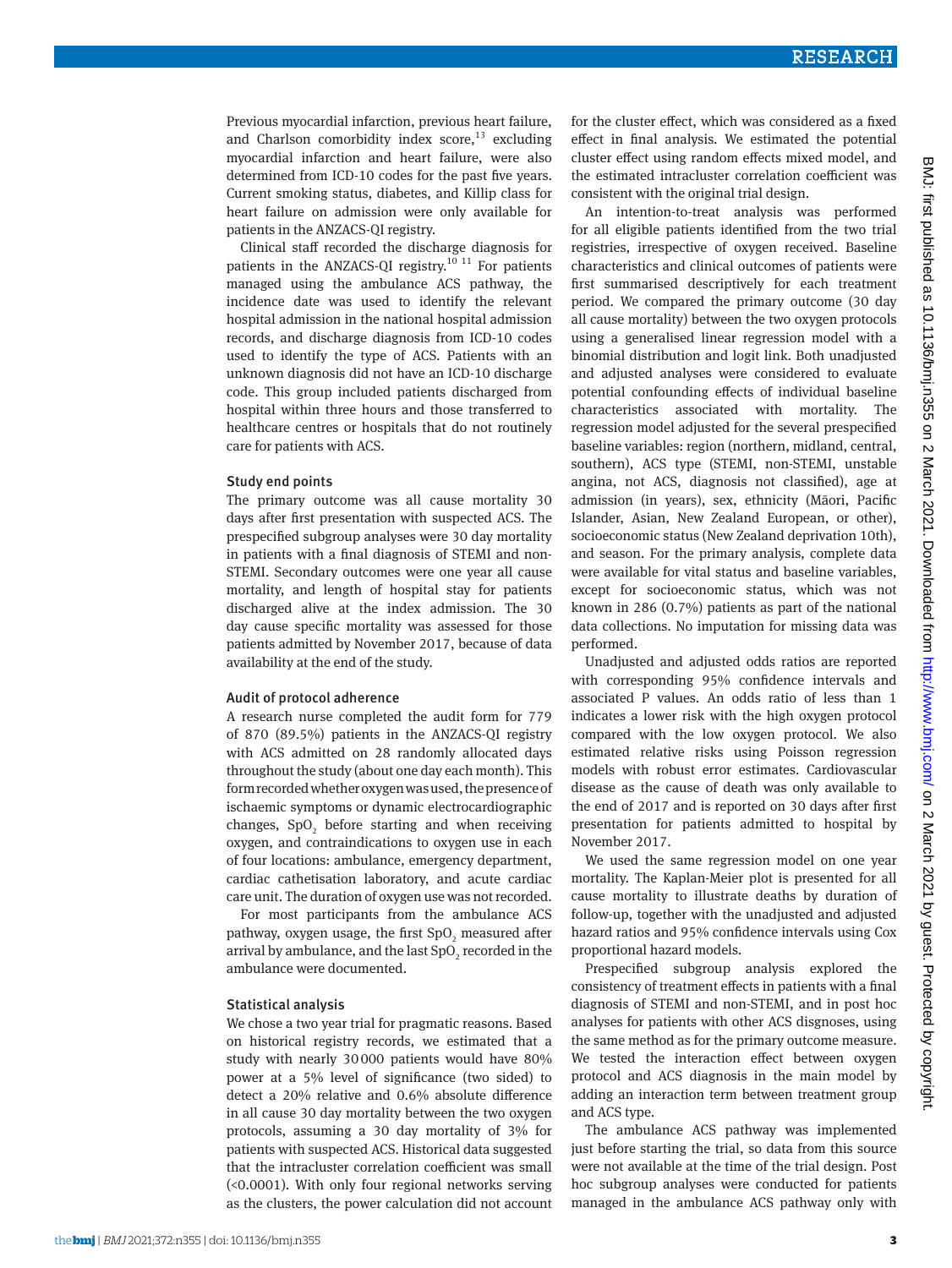first SpO<sub>2</sub> recorded, including their baseline SpO<sub>2</sub> level in the adjusted models to explore its impact on mortality outcomes and potential interaction with the treatment effect.

For patients discharged alive from hospital, we reported length of hospital stay as mean (standard deviation) and median (interquartile range) days in hospital. The mean difference in length of stay and 95% confidence interval for patients managed under the high and low oxygen protocols are also reported.

Statistical tests are two sided at a 5% significance level. Statistical analysis was conducted using SAS version 9.4 (SAS Institute, Cary, NC). No interim efficacy analysis was conducted during the trial.

#### Patient and public involvement

The study was considered by research review committees and Māori health advisory committees at district health boards throughout New Zealand, and for the two national ambulance services, each of which included community representation.

#### **Results**

A total of 40872 patients with suspected or confirmed ACS were enrolled: 20304 were managed using the high oxygen protocol and 20568 were managed using the low oxygen protocol (fig 1). The study cohort included patients in the ANZACS-QI registry (high oxygen: n=9726; low oxygen: n=9840) and patients on the ambulance ACS pathway who were not in the ANZACS-QI registry (high oxygen: n=10578; low oxygen: n=10728). Personal and clinical characteristics of patients managed using the two protocols were well matched (table 1).

#### Outcomes for patients with suspected ACS

For patients with suspected ACS, 30 day mortality associated with the high oxygen protocol was 3.0%  $(n=613)$  and for the low oxygen protocol was  $3.1\%$  $(n=642)$ . The unadjusted odds ratio was 0.97 (95%) confidence interval 0.86 to 1.08) and the adjusted odds ratio was 0.96 (0.86 to 1.08; table 2). Because the mortality rate was low, the results were similar when expressed as a relative risk. The unadjusted relative risk was 0.97 (95% confidence interval 0.87 to 1.08) and the adjusted relative risk was 0.96 (0.87 to 1.07).

Of the 29695 patients admitted to hospital by November 2017 with available cause specific mortality data, 942 died within 30 days—658 due to cardiovascular disease (high oxygen: n=303/14127; low oxygen: n=355/14910). The unadjusted and adjusted odds ratios for 30 day mortality due to cardiovascular disease were 0.90 (0.77 to 1.05) and 0.86 (0.73 to 1.01), respectively.

One year mortality for patients managed using the high oxygen protocol was  $8.5\%$  (n=1726) and for patients managed using the low oxygen protocol was 8.2% (n=1682). The unadjusted odds ratio was 1.04 (0.97 to 1.12) and the adjusted odds ratio was 1.05 (0.97 to 1.13). Figure 2 shows the Kaplan-Meier survival plot for all cause mortality. Unadjusted and adjusted hazard ratios comparing the high with low oxygen protocols were 1.03 (95% confidence interval 0.98 to 1.09) and 1.05 (0.99 to 1.11), respectively.



Fig 1 | Study flow diagram. ACS=acute coronary syndrome; ANZACS-QI=All New Zealand Acute Coronary Syndrome Quality Improvement registry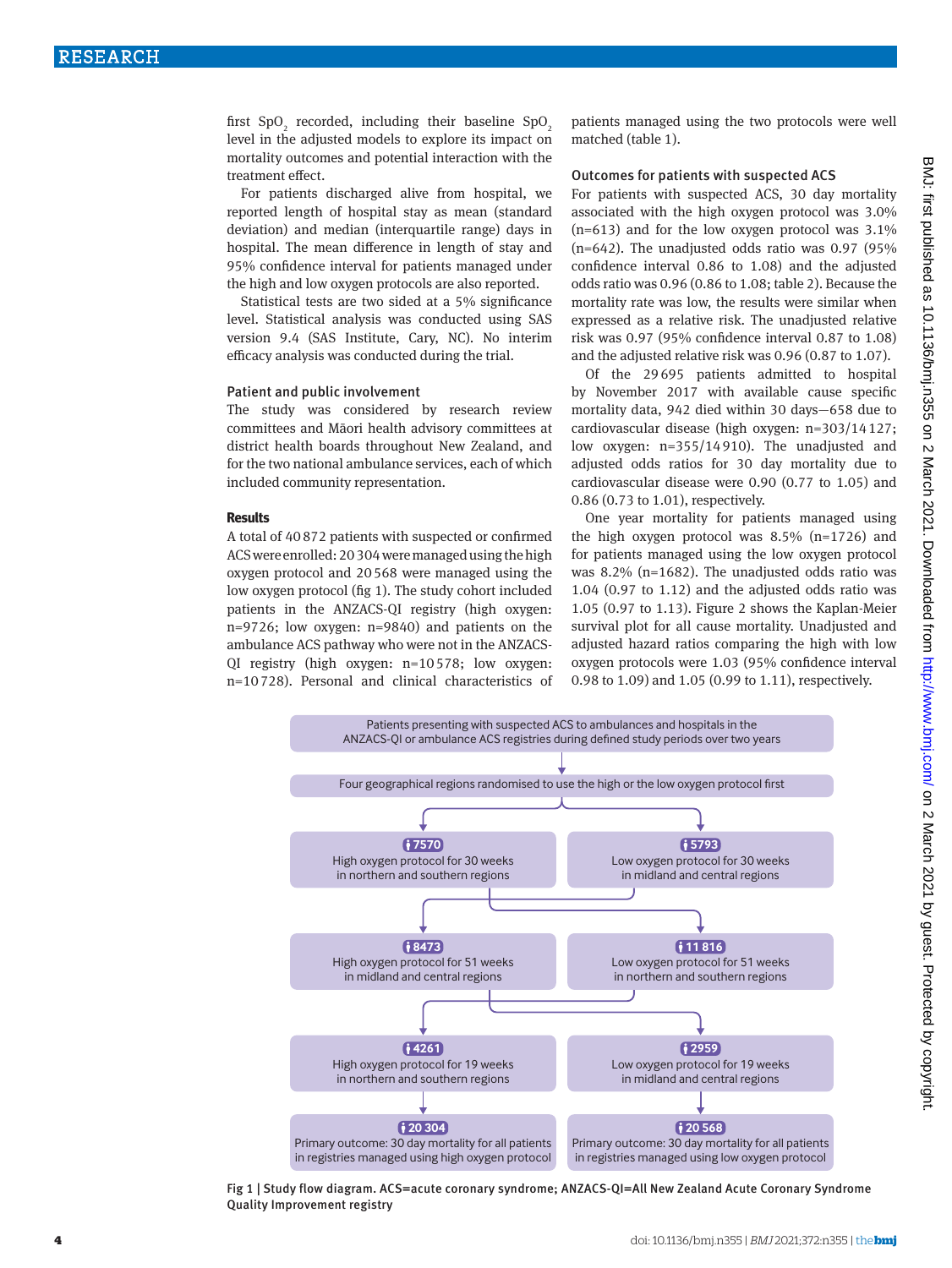Table 1 | Baseline characteristics of study population with a suspected acute coronary syndrome according to oxygen protocol. Values are numbers (percentages) unless stated otherwise

| Characteristics                 | High oxygen $(n=20304)$ | Low oxygen $(n=20 568)$ |  |  |
|---------------------------------|-------------------------|-------------------------|--|--|
| <b>Personal characteristics</b> |                         |                         |  |  |
| Mean (SD) age (years)           | 66.5 (14.4)             | 66.4 (14.6)             |  |  |
| Men                             | 11777 (58.0)            | 11943 (58.1)            |  |  |
| Ethnic group:                   |                         |                         |  |  |
| Māori                           | 2298 (11.3)             | 2370 (11.5)             |  |  |
| Pacific Islander                | 919(4.5)                | 958 (4.7)               |  |  |
| Asian                           | 1404 (6.9)              | 1495 (7.3)              |  |  |
| New Zealand European*           | 15683 (77.2)            | 15745 (76.6)            |  |  |
| <b>Clinical characteristics</b> |                         |                         |  |  |
| Previous myocardial infarction  | 2343 (11.5)             | 2349 (11.4)             |  |  |
| Previous heart failure          | 1723(8.5)               | 1741(8.5)               |  |  |
| Comorbidity index score:        |                         |                         |  |  |
| $\Omega$                        | 15 373 (75.7)           | 15 648 (76.1)           |  |  |
| 1 or 2                          | 3812 (18.8)             | 3854 (18.7)             |  |  |
| 3 <sup>†</sup>                  | 1119(5.5)               | 1066(5.2)               |  |  |
| Current smoker‡                 | 1661(17.1)              | 1725 (17.5)             |  |  |
| Diabetes‡                       | 2283 (23.5)             | 2323 (23.6)             |  |  |
| Killip class‡§:                 |                         |                         |  |  |
| $\mathbf{1}$                    | 8632 (88.7)             | 8787 (89.3)             |  |  |
| $\overline{2}$                  | 770 (7.9)               | 724(7.4)                |  |  |
| 3 or 4                          | 324(3.3)                | 328(3.3)                |  |  |
| Socioeconomic fiftht:           |                         |                         |  |  |
| 1 (least deprived)              | 3234 (15.9)             | 3203 (15.6)             |  |  |
| $\overline{2}$                  | 3512 (17.3)             | 3554 (17.3)             |  |  |
| $\overline{\mathbf{3}}$         | 3953 (19.5)             | 4034 (19.6)             |  |  |
| $\overline{4}$                  | 4717 (23.2)             | 4770 (23.2)             |  |  |
| 5 (most deprived)               | 4753 (23.4)             | 4856 (23.6)             |  |  |
| Not recorded                    | 135(0.7)                | 151(0.7)                |  |  |
| Geographical region:            |                         |                         |  |  |
| Northern                        | 6913 (34.1)             | 7109 (34.6)             |  |  |
| Midland                         | 4815 (23.7)             | 4916 (23.9)             |  |  |
| Central                         | 3658 (18.0)             | 3836 (18.7)             |  |  |
| Southern                        | 4918 (24.2)             | 4707 (22.9)             |  |  |
| Final diagnosis:                |                         |                         |  |  |
| <b>STEMI</b>                    | 2031 (10.0)             | 2128 (10.4)             |  |  |
| Non-STEMI                       | 5152 (25.4)             | 5066 (24.6)             |  |  |
| Unstable angina                 | 1606 (7.9)              | 1678 (8.2)              |  |  |
| Non-ACS condition               | 9681 (47.7)             | 9838 (47.8)             |  |  |
| Not classified                  | 1834 (9.0)              | 1858 (9.0)              |  |  |

STEMI=ST elevation myocardial infarction; NSTEMI=non-ST elevation myocardial infarction; ACS=acute coronary syndrome.

\*Other ethnic groups were <2% of the study population and are included in the New Zealand European group. †Socioeconomic status determined from New Zealand deprivation index 2013 census data in fifths of the New Zealand general population (data were missing for 286 (0.7%) patients).

‡Data on hospital admission were recorded only for patients in All New Zealand Acute Coronary Syndrome Quality Improvement registry (high oxygen protocol: n=9726; low oxygen protocol: n=9840).

§Killip class refers to clinical evidence of heart failure, 1=no heart failure, 2=rales or raised jugular venous pressure, 3=pulmonary oedema, 4=cardiogenic shock.

> No significant differences were found in either 30 day or one year mortality by region. Results were similar for patients in the ANZACS-QI registry and those in the ambulance ACS pathway not in the ANZACS-QI registry (see supplementary table 1).

> Length of hospital stay was compared between the two oxygen protocols in 36 342 patients admitted to hospital and discharged alive. The mean length of hospital stay for patients managed using the high oxygen protocol was 3.89 (SD 8.81) days and for patients managed using the low oxygen protocol was 3.86 (SD 8.23) days. The median (interquartile range) for hospital stay was 2 (1-5) days in both groups. The adjusted mean difference in length of stay was 0.012 days (95% confidence interval −0.16 to 0.18).

## Outcomes in patients with different ACS diagnoses

For the 4159 patients with STEMI (10% of the total), 30 day mortality for those managed using the high oxygen protocol was  $8.8\%$  (n=178) and for those managed using the low oxygen protocol was 10.6%  $(n=225)$ . The unadjusted odds ratio was 0.81 (0.66) to 1.00) and the adjusted odds ratio was 0.78 (0.63 to 0.97). One year mortality for those managed using the high oxygen protocol was 13.4% (n=272) and for those managed using the low oxygen protocol was 15.1% (n=321). The unadjusted odds ratio was 0.87 (0.73 to 1.04) and the adjusted odds ratio was 0.84 (0.70 to 1.01).

For the 10218 (25%) patients with non-STEMI, 30 day mortality was  $3.6\%$  (n=187) in those managed using the high oxygen protocol and 3.5% (n=176) in those managed using the low oxygen protocol. The unadjusted odds ratio was 1.05 (0.85 to 1.29) and the adjusted odds ratio was 1.02 (0.83 to 1.27). One year mortality for the high oxygen group was 10.8%  $(n=555)$  and for the low oxygen group was 10.1% (n=512). The unadjusted odds ratio was 1.07 (0.95 to 1.22) and the adjusted odds ratio was 1.07 (0.94 to 1.23).

For patients with unstable angina or those without a final diagnosis of ACS, no significant differences were found in 30 day or one year mortality for either of the oxygen protocols (table 2). For the patients without a diagnosis of ACS, one year mortality was significantly higher in those managed using the high oxygen protocol (odds ratio 1.16, 1.03 to 1.30).

The differences in treatment effect between patients with different ACS diagnoses were explored using an interaction term between oxygen protocol and ACS type in the adjusted analysis. For 30 day all cause mortality, no statistically significant interaction effect was found between patients with STEMI and those with non-STEMI (0.75, 95% confidence interval 0.55 to 1.02, P=0.065), patients with unstable angina (1.30, 0.63 to 2.68, P=0.48), or patients without ACS (0.75, 0.55 to 1.01, P=0.062). For one year mortality, a significant interaction effect was found between patients with and without STEMI (0.77, 0.61 to 0.97, P=0.025), and patients with STEMI and without ACS (0.72, 0.58 to 0.89, P=0.003).

## Outcomes by  $\mathsf{SpO}_2$  level on ambulance arrival

First  $SpO<sub>2</sub>$  levels recorded on the ambulance ACS pathway in 20430 patients were similar between the high oxygen and low oxygen protocols (96.9% (SD 3.6%)  $v$  96.9% (SD 3.4%)). The first SpO<sub>2</sub> recorded in the ambulance was lower in patients who died within 30 days of presentation compared with those who survived (SpO<sub>2</sub> mean 91.7% (SD 9.5%) *v* 97.1% (SD 3.0%)) but was similar for both oxygen protocol groups. The unadjusted odds ratio for 30 day mortality by oxygen protocol was 0.94 (0.80 to 1.11) and the adjusted odds ratio was 0.91 (0.76 to 1.09; table 2). Results were the same after additional adjustment for baseline Sp $O_2$ .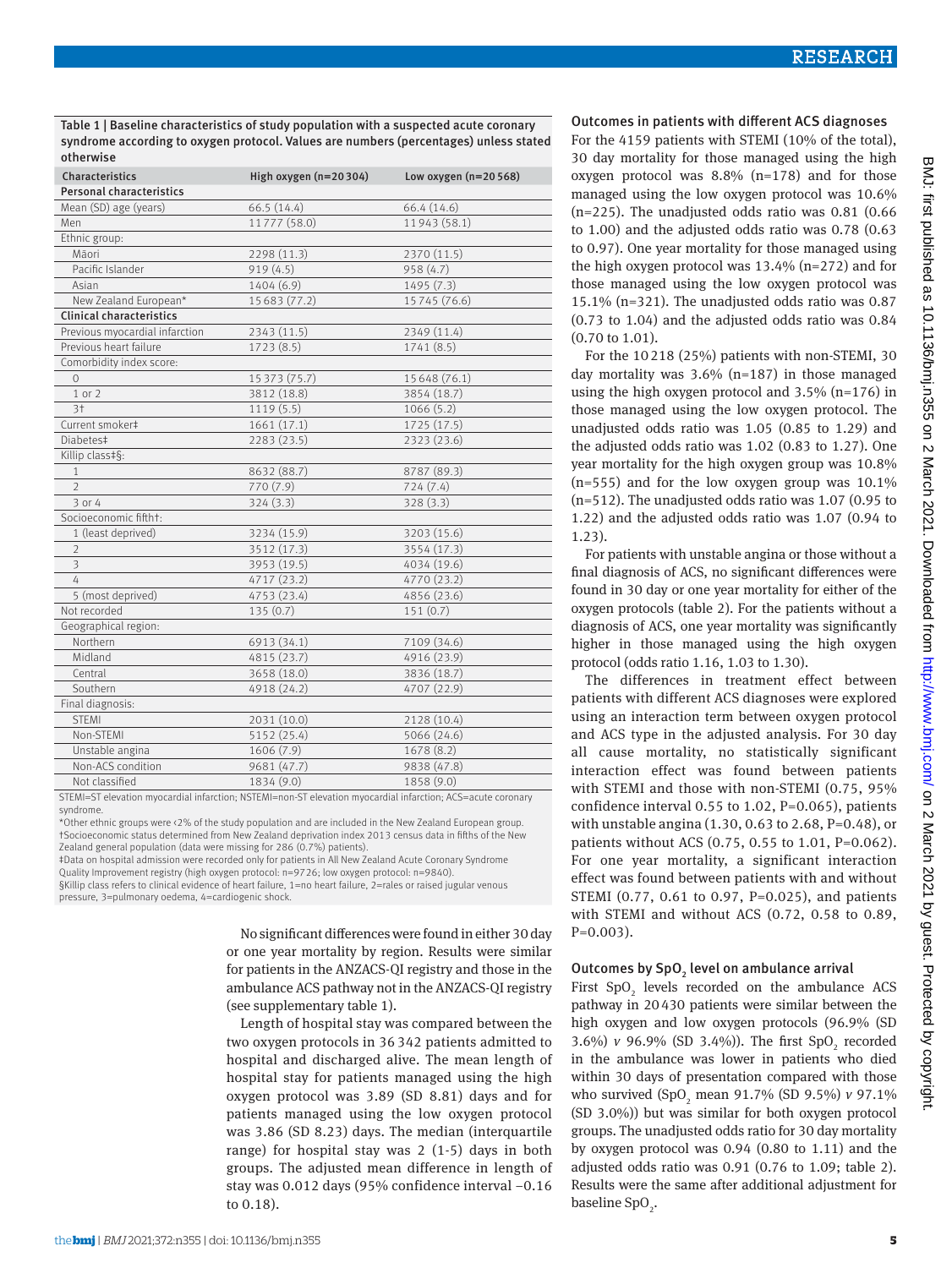| $-$ ,  caase mortanty ay ony you protocol. rata co are name or (porcemayed) amoso states<br>Unadjused odds ratio<br>Adjusted odds ratio          |             |            |                               |         |                               |         |  |
|--------------------------------------------------------------------------------------------------------------------------------------------------|-------------|------------|-------------------------------|---------|-------------------------------|---------|--|
|                                                                                                                                                  | High oxygen | Low oxygen | (95% CI)                      | P value | $(95\% \text{ Cl})^*$         | P value |  |
| All cause mortalityt:                                                                                                                            | $n=20304$   | $n=20568$  |                               |         |                               |         |  |
| 30 days                                                                                                                                          | 613(3.0)    | 642(3.1)   | $0.97$ (0.86 to 1.08)         | 0.55    | $0.96$ (0.86 to 1.08)         | 0.50    |  |
| 1 year                                                                                                                                           | 1726(8.5)   | 1682(8.2)  | $1.04$ (0.97 to 1.12)         | 0.24    | 1.05 (0.97 to 1.13)           | 0.21    |  |
| STFMI <sup>‡</sup> :                                                                                                                             | $n = 2031$  | $n = 2128$ |                               |         |                               |         |  |
| 30 days                                                                                                                                          | 178 (8.8)   | 225(10.6)  | $0.81$ (0.66 to 1.00)         | 0.049   | $0.78$ (0.63 to 0.97)         | 0.027   |  |
| 1 year                                                                                                                                           | 272(13.4)   | 321 (15.1) | $0.87$ (0.73 to 1.04)         | 0.12    | $0.84$ (0.70 to 1.01)         | 0.063   |  |
| Non-STEMI‡:                                                                                                                                      | $n = 5152$  | $n = 5066$ |                               |         |                               |         |  |
| 30 days                                                                                                                                          | 187(3.6)    | 176(3.5)   | $1.05(0.85 \text{ to } 1.29)$ | 0.67    | 1.02 (0.83 to 1.27)           | 0.84    |  |
| 1 year                                                                                                                                           | 555 (10.8)  | 512(10.1)  | 1.07 (0.95 to 1.22)           | 0.27    | 1.07 (0.94 to 1.23)           | 0.31    |  |
| Unstable angina:                                                                                                                                 | $n = 1606$  | $n = 1678$ |                               |         |                               |         |  |
| 30 days                                                                                                                                          | 13(0.8)     | 22(1.3)    | $0.61$ (0.31 to 1.22)         | 0.17    | $0.59$ (0.29 to 1.18)         | 0.14    |  |
| 1 year                                                                                                                                           | 65(4.0)     | 76(4.5)    | $0.89$ (0.63 to 1.25)         | 0.50    | $0.85$ (0.60 to 1.21)         | 0.36    |  |
| Non-ACS:                                                                                                                                         | $n = 9681$  | $n = 9838$ |                               |         |                               |         |  |
| 30 days                                                                                                                                          | 174(1.8)    | 175(1.8)   | 1.01 (0.82 to 1.25)           | 0.92    | 1.04 (0.84 to 1.29)           | 0.71    |  |
| 1 year                                                                                                                                           | 702(7.3)    | 648 (6.6)  | 1.11 (0.99 to 1.24)           | 0.067   | $1.16$ (1.03 to 1.30)         | 0.013   |  |
| Non-classified diagnosis:                                                                                                                        | $n = 1834$  | $n = 1858$ |                               |         |                               |         |  |
| 30 days                                                                                                                                          | 61(3.3)     | 44(2.4)    | $1.42$ (0.95 to 2.10)         | 0.081   | 1.45 (0.97 to 2.18)           | 0.072   |  |
| 1 year                                                                                                                                           | 132(7.2)    | 125(6.7)   | 1.08 (0.83 to 1.39)           | 0.58    | 1.09 (0.83 to 1.43)           | 0.54    |  |
| Patients with first SpO <sub>3</sub> S:                                                                                                          | $n = 10137$ | $n=10293$  |                               |         |                               |         |  |
| 30 days                                                                                                                                          | 293(2.9)    | 315(3.1)   | $0.94$ (0.80 to 1.11)         | 0.47    | $0.91$ (0.76 to 1.09)         | 0.31    |  |
| 1 year                                                                                                                                           | 945(9.3)    | 923(9.0)   | $1.04$ (0.95 to 1.15)         | 0.38    | $1.03(0.92 \text{ to } 1.14)$ | 0.64    |  |
| ACC-pouto coronary symptoms, NSTEMI-non ST playetian myseordial infarction, STEMI-ST playetian myseordial infarction, SnO -transcapillary exygen |             |            |                               |         |                               |         |  |

Table 2 | All cause mortality by oxygen protocol. Values are numbers (percentages) unless stated otherwise

ACS=acute coronary syndrome; NSTEMI=non ST elevation myocardial infarction; STEMI=ST elevation myocardial infarction; SpO<sub>2</sub>=transcapillary oxygen saturation level.

\*Adjusted for age, sex, region, and diagnosis of acute coronary syndrome. Age is stratified at median age for study population. †Primary outcome.

‡Prespecified secondary analyses.

§First oxygen saturation level measured on ambulance arrival. Data are for 20 430 patients from the ambulance ACS pathway only.

#### Protocol adherence

About half of the patients with suspected ACS had no indication for oxygen under either protocol, mostly because they did not have clinical evidence of ongoing myocardial ischaemia. Forty two per cent of patients were given oxygen at least once across the ACS pathway under the high oxygen protocol compared with 22% under the low oxygen protocol. For patients given oxygen, SpO<sub>2</sub> was higher for those who received the high oxygen protocol compared with those who received the low oxygen protocol before starting oxygen (high oxygen: median 96% (interquartile range



Fig 2 | Kaplan-Meier plot showing all cause mortality for New Zealand patients with suspected acute coronary syndrome (ACS) managed on high and low oxygen protocols. All cause mortality was determined from national administrative data assessed on 12 August 2019 for all patients. The length of follow-up after one year varied according to the date of first assessment of ACS during the study

92-98%) *v* low oxygen: 90% (86-95%)) and when receiving oxygen (high oxygen: 98% (96-100%) *v* low oxygen: 96% (94-98%)).

Audit of medical records for protocol adherence was completed in 779 of 812 patients from the ANZACS-QI registry admitted on randomly selected days (table 3). Reasons for non-completion of the audit were not documented. Personal and clinical characteristics for audited patients were similar to those of the overall cohort (supplementary table 2). Eight per cent of patients on the high oxygen protocol did not receive oxygen despite having ischaemic chest pain or electrocardiographic changes during medical assessment. Fifteen per cent of patients were considered non-adherent to the low oxygen protocol because they were given oxygen without documentation of  $\text{SpO}_2$  less than 90% at least once during care (table 3).

## **Discussion**

This study found neither benefit nor harm from a protocol that recommended high flow oxygen for ischaemic symptoms or electrocardiographic changes as part of routine care in a broad general population of patients presenting with suspected ACS. This finding is consistent with previous studies, suggesting that high flow oxygen is unlikely to benefit most patients with presumed ischaemic chest pain and a normal oxygen saturation level. $4^{14}$ <sup>15</sup> Because oxygen is widely used, it is important to determine that it is not associated with harm. In the current study, as in real world use, oxygen was given to patients with suspected ACS before the diagnosis was confirmed, with the knowledge that many patients will not have a final diagnosis of ACS.<sup>16</sup> In this trial almost two thirds of the study population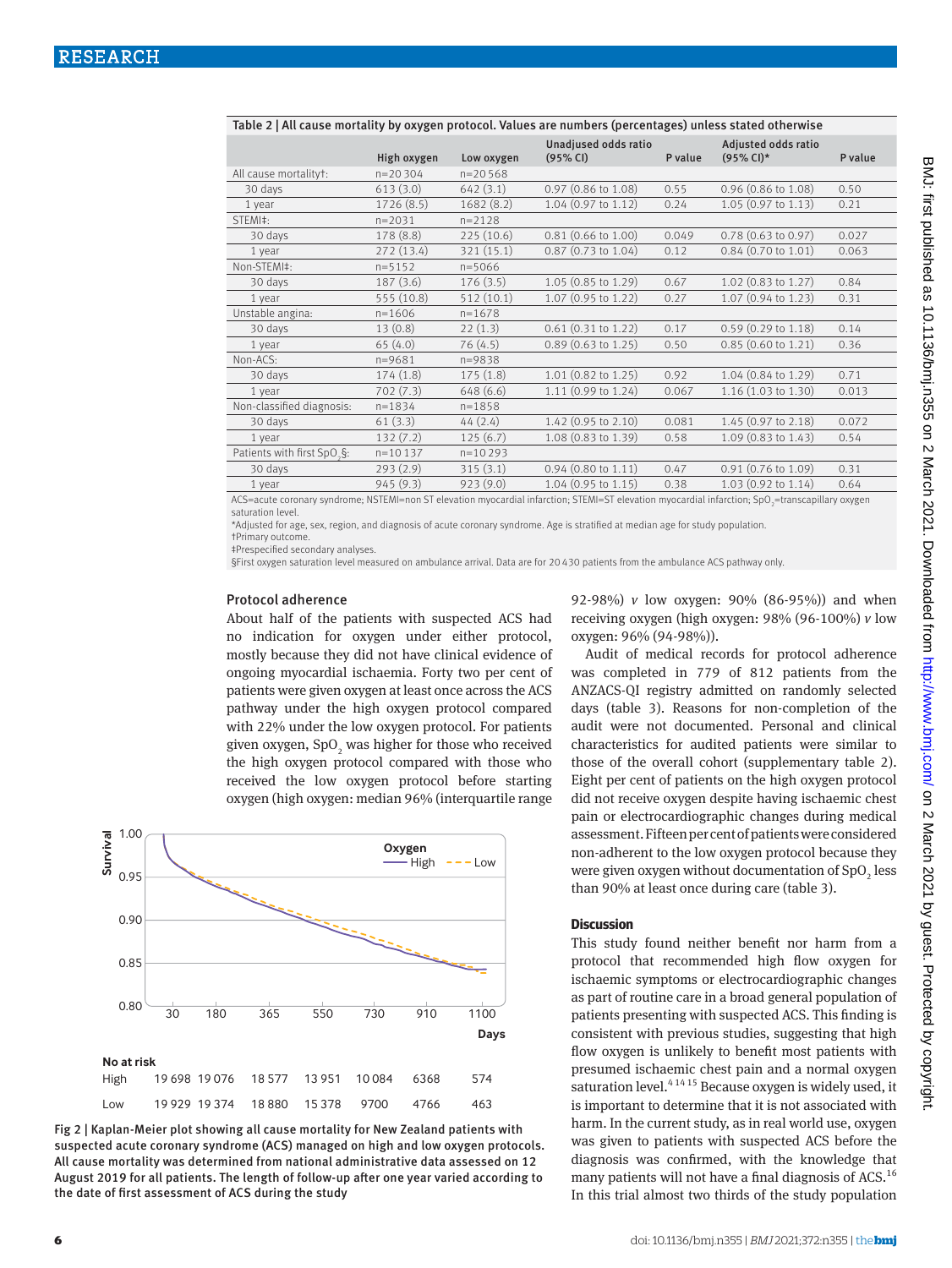## Table 3 | Audit of protocol adherence and oxygen use in a random sample of patients from the ANZACS-QI registry. Values are numbers (percentages) unless stated otherwise

|                                                                     | High oxygen | Low oxygen  |
|---------------------------------------------------------------------|-------------|-------------|
| No of patients audited                                              | 385         | 394         |
| Received oxygen                                                     | 162(42)     | 88 (22)     |
| SpO, before first oxygen use:                                       |             |             |
| $>90\%$                                                             | 138 (36)    | 60 $(15)^*$ |
| (90%                                                                | 24(6)       | 22(6)       |
| Oxygen not given: ischaemic symptoms                                | $35(8)$ t   | 118 (30)    |
| No ischaemic symptoms                                               | 182 (47)    | 188 (48)    |
| Contraindication for oxygen                                         | 6(2)        | 6(2)        |
| Median (interquartile range) SpO <sub>2</sub> in oxygen recipients: |             |             |
| Before first oxygen use                                             | 96 (92-98)  | $90(86-95)$ |
| After first oxygen use                                              | 98 (96-100) | 96 (94-98)  |
|                                                                     |             |             |

ANZACS-QI=All New Zealand Acute Coronary Syndrome Quality Improvement.

SpO<sub>2</sub> transcapillary oxygen saturation level when measured before and after first use of oxygen across the care pathway.

Oxygen use was audited from review of medical records on 28 random days during the study.

Clinical characteristics of audited patients were similar to those of non-audited patients in the ANZACS-QI registry cohort (see supplementary table 2).

\*Patients given oxygen but with no documented SpO<sub>3</sub> <90% were non-adherent for the low oxygen protocol. †Patients with ischaemic symptoms who were not given oxygen protocol were non-adherent for the high oxygen protocol.

> were subsequently found to have neither STEMI nor non-STEMI.

## Patients with STEMI

STEMI is identified from a 12 lead electrocardiogram usually taken at presentation in patients with a suspected ACS. It is possible that patients with STEMI could have more to gain from supplementary oxygen because they usually present with severe prolonged myocardial ischaemia. Also, STEMI can be diagnosed early after first medical contact from the electrocardiogram, allowing targeted oxygen use if appropriate. This trial included a larger cohort of patients with STEMI than in previous trials,<sup>4</sup> even though such patients comprised only 10% of the whole study population. The pragmatic cluster randomised trial design, without individual participant consent, meant that all patients in the registries were included in the analysis. This included acutely unwell individuals who would be unable to provide consent, and therefore not included in a traditional study protocol. The inclusion of high risk participants is shown by the 30 day mortality of about 10% for patients with STEMI compared with about 2% of patients in the DETO2X-AMI trial.<sup>4</sup> However, despite a nominally lower 30 day mortality for patients with STEMI under the high oxygen protocol, it is difficult to draw definite conclusions on benefit for this subgroup given the neutral result for the primary outcome of the study.

## Importance of oxygen saturation level

Most previous oxygen strategy trials<sup>3 14</sup> were designed to evaluate effects of maintaining high  $SpO<sub>2</sub>$  in normoxaemic patients and excluded people with an oxygen saturation level of less than  $94\%^{15}$  or  $90\%^{4}$ . Current clinical practice guidelines recommend giving oxygen to patients with STEMI or non-STEMI when the SpO<sub>2</sub> is less than 94% or less than 90%,<sup>5-9</sup> despite little evidence from randomised trials. In this trial the low oxygen protocol included a lower threshold for starting

oxygen (SpO<sub>2</sub> <90%) and lower oxygen flow rates to avoid high  $SpO<sub>2</sub>$  levels. The low oxygen protocol was therefore associated with less effectiveness than the high oxygen protocol for preventing mild hypoxaemia. In a sample of the study population with oxygen saturation levels recorded on first ambulance attendance,  $SpO<sub>2</sub>$  was lower in patients who died. No change was, however, found in the odds ratios for 30 day or one year mortality for the group receiving high oxygen compared with low oxygen when analysis also included adjustment for first  $SpO<sub>2</sub>$ . A secondary analysis from DETO2X-AMI also reported a much higher mortality for patients with an  $SpO<sub>2</sub>$  of less than 95%, but no difference in mortality, reinfarction, or hospital admission for heart failure over the next 1-4 years between liberal and conservative oxygen protocols.<sup>17</sup>

## Stastistical power

Low statistical power for modest but clinically important effects of oxygen is a limitation of the current and all previous studies. In a meta-analysis of the eight studies<sup>14</sup> that compared liberal with conservative oxygen use in a total of 7732 patients, in-hospital mortality was only 1.7% (133 deaths), and a 30% relative mortality difference with high flow oxygen could not be excluded. One year mortality was a secondary outcome in the current study, because it was considered less likely than 30 day mortality to be influenced by early oxygen use.

#### Strengths and limitations of this study

The pragmatic cluster randomised design had both strengths and limitations. Strengths include the ability to compare outcomes with two protocols used as part of usual care, in a representative population and at multiple locations across the ACS pathway. This made it possible to evaluate oxygen use in a much larger population than would be possible in a conventional trial with individual consent and randomisation. The pragmatic design allowed the trial to be undertaken with a low administrative burden and at modest cost. Sicker, higher risk patients, who are generally less likely to be enrolled in clinical trials were included. A risk of the cluster design is imbalance between study groups. The crossover allowed the two oxygen protocols to be compared within regions accounting for possible hospital, temporal, and seasonal effects. Baseline characteristics of patients managed under two protocols differed by less than1%, suggesting that randomisation resulted in equivalent groups. The risk of bias from patient selection or evaluation of outcomes was minimised by using electronic linkage of all patients in the two registries admitted on the specified study dates to independently collected administrative data for diagnosis and outcomes, with no or minimal missing data.

A disadvantage of the study design was that the study population included all patients in the two registries, whether a patient had an indication for oxygen or not, and irrespective of how likely they were to have a final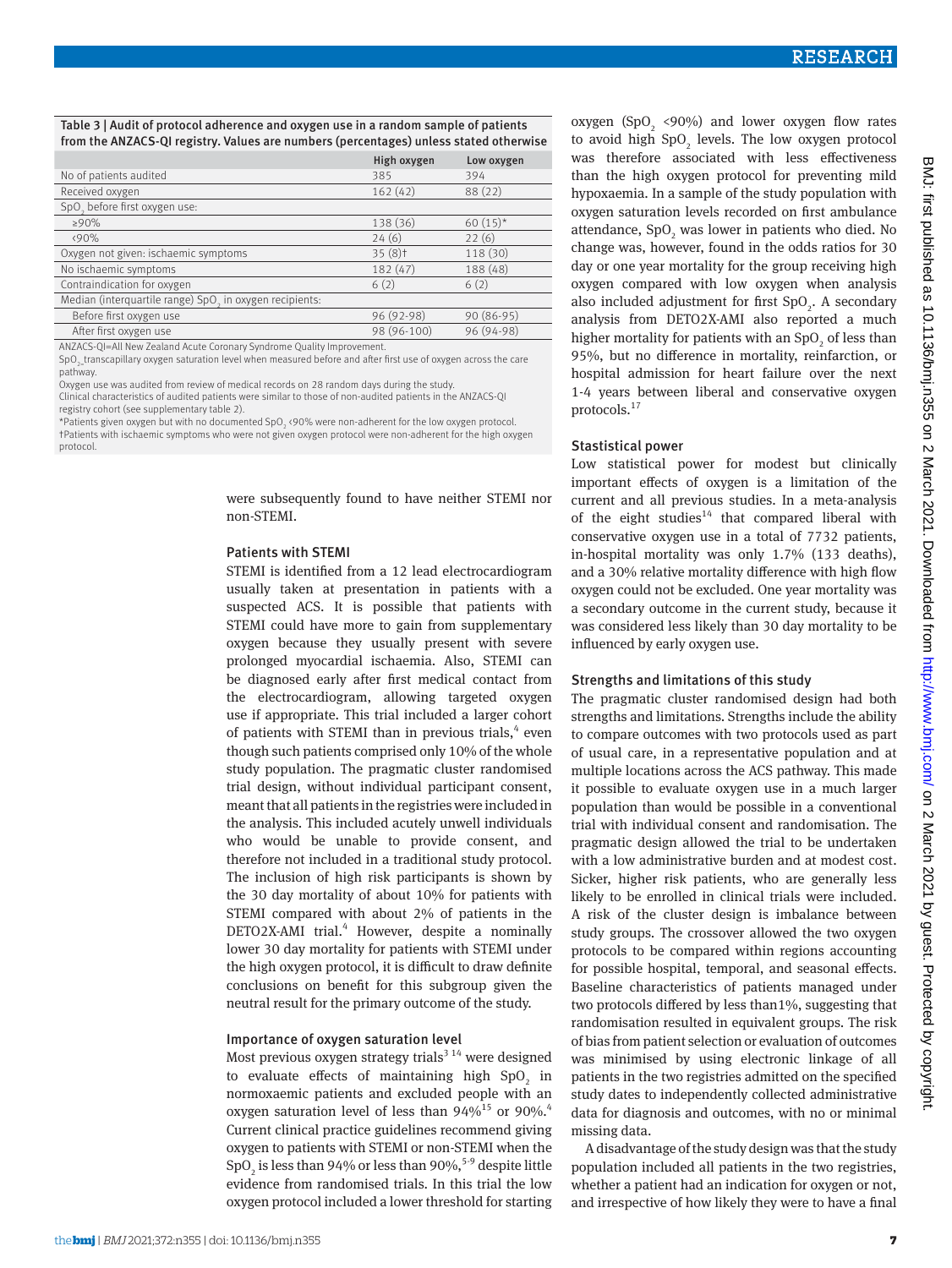diagnosis of ACS. Thus many patients included in the analysis did not have ischaemic symptoms when seen and they had no indication for supplementary oxygen under either protocol. Most of these patients had a low risk of 30 day mortality. An additional limitation is that information on oxygen use and protocol adherence was not available for most participants, and it was missing for 10% of audited patients. We do not know the specific reasons for protocol non-adherence. They are likely to include not documenting oxygen use, an active decision by clinical staff or the patient not to follow the recommended oxygen protocol based on personal judgment, or failure to remember to use the recommended protocol. Overall, we believe the level of non-adherence is consistent with the expected level in a pragmatic clinical trial undertaken in real world settings. Protocol non-adherence would bias results towards no difference and decrease the statistical power of the trial to detect any true difference in outcomes related to the oxygen protocol. The study protocols did not specify the duration of oxygen use, which would vary between patients according to clinical circumstances, consistent with usual clinical practice. These oxygen protocols contrast with most previous oxygen strategy trials where oxygen (or air) was usually administered for a defined time irrespective of clinical status.<sup>3 14</sup> It is possible oxygen only benefits patients who are hypoxaemic, but the study design did not allow a definite answer to this possibility.

#### Conclusions

This study found no benefit from high flow oxygen in most patients presenting with a suspected ACS. The result supports current clinical practice guidelines, 5689 which recommend that oxygen is not given to patients with suspected ACS who have a normal  $SpO<sub>2</sub>$ . However, the study neither confirmed nor excluded the possibility of a small benefit from supplementary oxygen in patients presenting with STEMI.

#### AUTHOR AFFILIATIONS

<sup>1</sup>Green Lane Cardiovascular Service, Auckland City Hospital, Private Bag 92024, Auckland 1030, New Zealand

<sup>2</sup> Department of Medicine, University of Auckland, New Zealand <sup>3</sup> Emergency Medicine Research, Auckland City Hospital, New Zealand

4 Department of Surgery, University of Auckland, New Zealand 5 St John Auckland and Paramedicine Department, Auckland University of Technology, New Zealand

6 National Institute for Health Innovation, University of Auckland, New Zealand

<sup>7</sup>St John Ambulance, Auckland, New Zealand

<sup>8</sup>Wellington Free Ambulance, Wellington, New Zealand

<sup>9</sup> Department of Cardiology, Middlemore Hospital, Otahuhu, Aukland, New Zealand

<sup>10</sup>Section of Epidemiology and Biostatistics, University of Auckland, New Zealand

11Cardiology Department, Northshore Hospital, Takapuna, Auckland, New Zealand

<sup>12</sup>Canterbury District Health Board, Christchurch, New Zealand 13 Cardiology Department, Capital and Coast District Health Board, Wellington Hospital, New Zealand

<sup>14</sup>Southern District Health Board, Dunedin and Dunedin School of Medicine, University of Otago, Dunedin, New Zealand

<sup>15</sup> Department of Emergency Medicine, Christchurch Hospital, New Zealand

<sup>16</sup> Hauroa Tairāwhiti, Gisborne and Heart Foundation of New Zealand, Gisborn, New Zealand

We thank the study investigators (see supplementary appendix), the St John Ambulance and Wellington Free Ambulance servicee, the National Cardiac and Emergency Medicine Clinical Networks, the hospitals that participate in the All New Zealand Acute Coronary Syndromes Quality Improvement (ANZACS-QI) registry, the data monitoring committee (see supplementary appendix), contributors to ANZACS-QI and Vascular Informatics using Epidemiology and the Web (VIEW) programme, and physicians, nurses, and paramedics who used the study oxygen protocols. We also thank the study participants.

The study was approved by the National Health and Disability ethics committee and Māori research review committee without requiring individual patient consent. It was agreed that obtaining consent might not be appropriate during a medical emergency for a simple low risk intervention. Study conduct and progress were reviewed by the data monitoring committee of the Health Research Council of New Zealand (see supplementary appendix). The trial protocol was registered on the Australia New Zealand Clinical Trials Website (ACTRN12616000461493).

Contributors: RAHS was study chair, conceived the study, and drafted the manuscript. YJ coordinated data linkage and undertook all statistical analyses. All authors contributed to critical discussion of trial design, and conduct, review of trial data, and revisions of the manuscript. The following authors contributed to study conduct as leaders of relevant national or regional clinical networks or services: RAH chair of National Cardiac Clinical Network: PJ chair of Emergency Medicine Network; GD clinical leader of Midlands Clinical Network; BD clinical leader of St John Ambulance; JE clinical leader of Southern Network; AK clinical leader of the All New Zealand Acute Coronary Syndrome Quality Improvement (ANZACS-QI); AR clinical leader of Central Regional Network; TS clinical leader of Northern Regional Network; TSm medical director of St John Ambulance; DS clinical leader of Southern Regional Network (Christchurch); AS medical director of Wellington Free Ambulance; and MT clinical leader of Emergency Medicine Network Southern region. MW and HDW were expert steering committee members. RAHS and YJ are the guarantors. The corresponding author attests that all listed authors had full access to all of the data (including statistical reports and tables), takes responsibility for the integrity of the data and the accuracy of the data analysis.

Funding: This work was supported by the National Heart Foundation of New Zealand (grant No 1649) and by the Health Research Council of New Zealand (HRC) clinical practitioner fellowships to RAHS and MT. The trial was undertaken as part of the All New Zealand Acute Coronary Syndrome Quality Improvement (ANZACS-QI), which is funded by the Ministry of Health (ANZACS-QI 41). Data linkage for mortality was obtained through the VIEW programme funded by the HRC. The funders had no role in considering the study design or in the collection, analysis, interpretation of data, writing of the report, or decision to submit the article for publication.

Competing interests: All authors have completed the ICMJE uniform disclosure form at [www.icmje.org/coi\\_disclosure.pdf](http://www.icmje.org/coi_disclosure.pdf) and declare: support from the National Heart Foundation of New Zealand (grant No 1649) and from the Health Research Council of New Zealand clinical practitioner fellowships to RAHS and MT; no financial relationships with any organisations that might have an interest in the submitted work in the previous three years ; no other relationships or activities that could appear to have influenced the submitted work.

Ethical approval: This study was approved by the National Health and Disability ethics committee (15/NTA/117).

Data sharing: Requests for study data can be made to the corresponding author.

The lead author (RAHS) affirms that the manuscript is an honest, accurate, and transparent account of the study being reported; that no important aspects of the study have been omitted; and that any discrepancies from the study as originally planned (and, if relevant, registered) have been explained.

Patient consent: The National Ethics Committees approved the study without patient consent because they considered there was clinical equipoise, that study conduct did not place demands on patients or reduce their autonomy, and obtaining informed consent might not be appropriate during a medical emergency. Information on the trial was openly available for patients and doctors, who could decide whether to follow the study oxygen protocols.